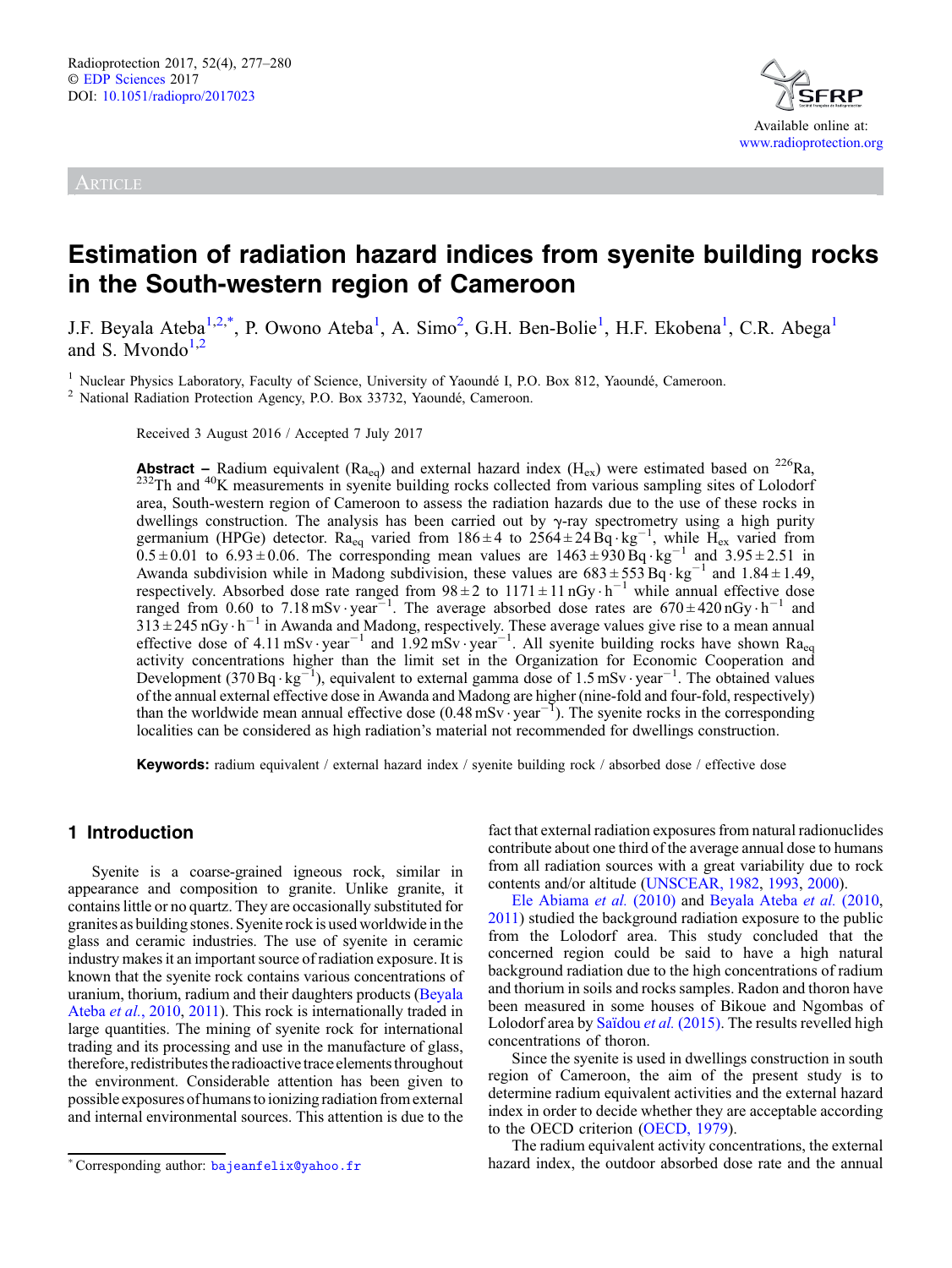

Fig. 1. Geological and radiometric map of Lolodorf area.

effective dose are reported and discussed in the light of the international recommendations. The radiation hazards arising due to the use of syenite building rocks reported in this study can be included into baseline map of radioactivity background levels in Cameroon, which will contribute to improve available data worldwide. The knowledge of radiation level is required by the building construction corporation to adopt preventive measures to prevent from the harmful effects of ionizing radiation.

# 2 Experimental procedure

### 2.1 Sampling and sample preparation

The localities of Awanda and Madong can be considered as public areas with intense human activities covering all sectors of the economy (agricultural lands, schools...). Awanda and Madong were thus considered for sampling and include respectively five and six inhabited areas. Each area where five samples have been collected randomly is considered as sampling site. Twenty-five and thirty syenite building rocks were thus collected in Awanda and Madong, respectively (Fig. 1). All samples were brought to the laboratory where they were dried overnight at a temperature of 250 °C, crushed into small pieces and homogenized. The samples were transferred to polyethylene bottles of 87 cm<sup>3</sup> volume and stored for more than 30 days to reach secular equilibrium amongst  $^{226}$ Ra,  $232$ Th, and their short-lived decay products.

#### 2.2  $\gamma$ -spectrometer and radiation measurements

<sup>A</sup> g-ray spectrometer consisted with an n-type HPGe detector (CANBERRA model GR3019) and a multi-channel analyzer (CANBERRA Inspector 2000) was used for the measurement. The energy resolution of 1332.5 keV  $\gamma$ -ray line from  $^{60}$ Co was found to be 1.85 keV at full width of halfmaximum (FWHM) with the relative efficiency of 34.9%. The detector was lead shielded (CANBERRA model 777) with 1 mm thick Sn and 1.5 mm thick Cu graded liner of the inside to absorb characteristic X-rays of Pb. Measurement of  $\gamma$ -ray energy range was adjusted to 0–2000 keV and calibrated using a mixed gamma-nuclides source of <sup>241</sup>Am, <sup>109</sup>Cd, <sup>57</sup>Co, <sup>139</sup>Ce,  $^{137}Cs$ ,  $^{88}Y$  and  $^{60}Co$ . Samples were measured for 6 hours and the obtained  $\gamma$ -ray spectra were analyzed by a  $\gamma$ -ray spectrum analysis software CANBERRA Genie 2000.

Radiation measurements were performed for quantitative determination of radionuclides present in the samples. The main objective was the determination of the specific activity concentration of  $^{226}$ Ra,  $^{232}$ Th and  $^{40}$ K using  $\gamma$ -ray spectrometry. The activity concentrations of natural radionuclides in samples were calculated following the method described by [Beyala Ateba](#page-3-0) et al. (2010).

## 3 Estimation of radiological hazard

The radium equivalent  $Ra_{eq}$  was estimated by using [Beretka](#page-3-0) [and Mathew \(1985\)](#page-3-0) relation. According to [Stranden \(1976\)](#page-3-0) and [Krisiuk](#page-3-0) et al. (1971), it is assumed that  $370 \text{Bq} \cdot \text{kg}^{-1}$  of  $226 \text{Ra}$ , 259 Bq  $\cdot$  kg<sup>-1</sup> of <sup>232</sup>Th and 4810 Bq  $\cdot$  kg<sup>-1</sup> of <sup>40</sup>K produce the same gamma ray dose rate. A radium equivalent of 370 Bq  $\cdot$  kg<sup>-</sup> in building materials will produce an exposure of about  $1.5 \text{ mSv} \cdot \text{year}^{-1}$  to the inhabitants ([UNSCEAR, 1982\)](#page-3-0).

The model proposed by [Krieger \(1981\)](#page-3-0) was used for the calculation of external hazard index Hex.

The total air absorbed dose rate  $(nGy \cdot h^{-1})$  due to the mean specific activity concentrations of  $^{226}$ Ra,  $^{232}$ Th and  $^{40}$ K was calculated using the formula given by [UNSCEAR \(1993\)](#page-3-0).

In order to estimate the annual effective dose rates, the conversion coefficient from the absorbed dose in air to the effective dose  $(0.7 \text{ Sv} \cdot \text{Gy}^{-1})$ , the outdoor occupancy factor (0.2) and the indoor occupancy factor (0.8) proposed by [UNSCEAR \(2000\)](#page-3-0) were used. Since the objective of the study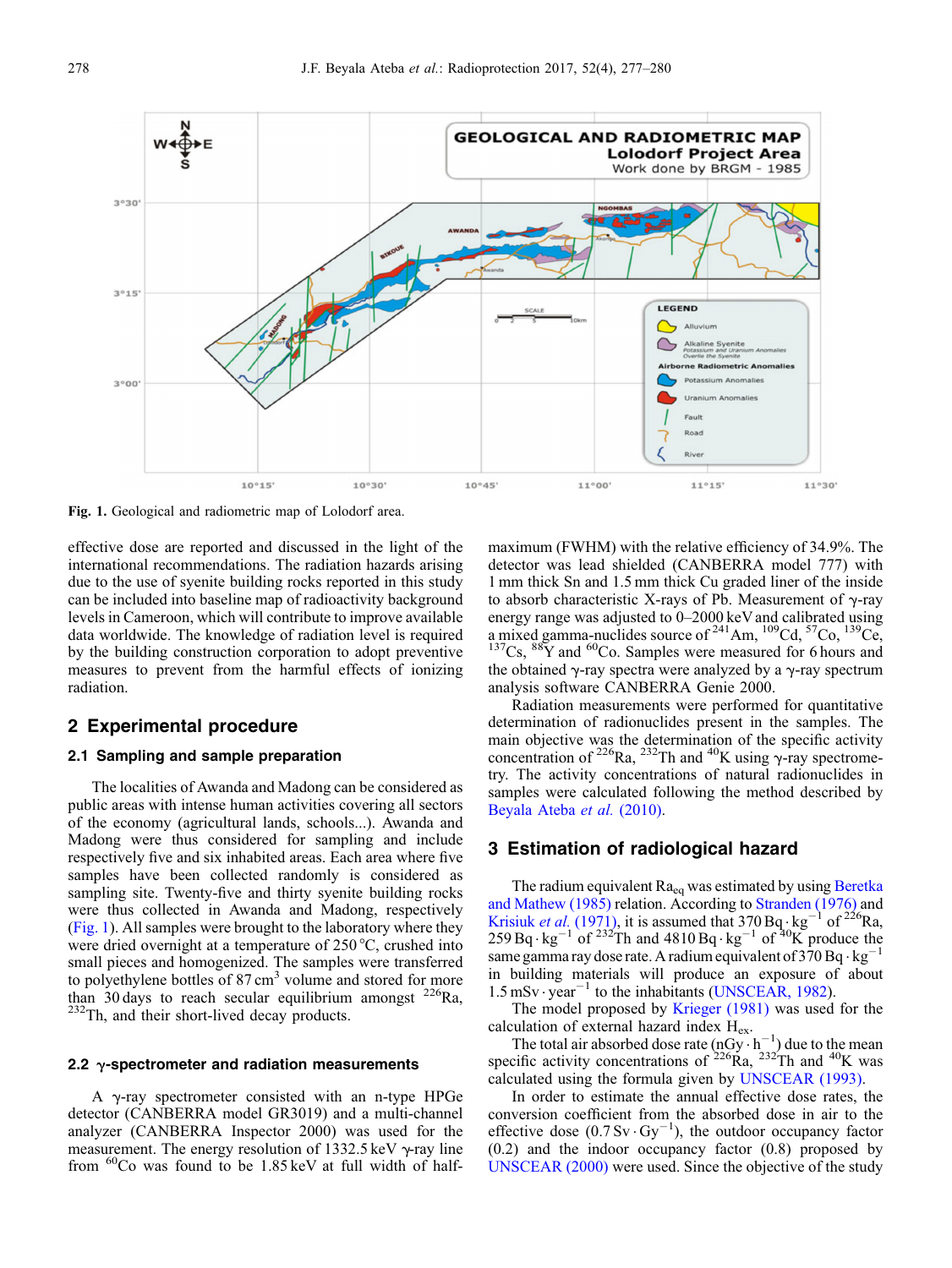| Location | Sampling<br>site ID | Number<br>of samples | Mean radioactivity concentration<br>$(Bq \cdot kg^{-1})$ |               |                | Dose rate<br>$(nGv \cdot h^{-1})$ | Radiation hazard indices      |                 |
|----------|---------------------|----------------------|----------------------------------------------------------|---------------|----------------|-----------------------------------|-------------------------------|-----------------|
|          |                     |                      | $226$ Ra                                                 | $232$ Th      | $^{40}$ K      |                                   | $Ra_{eq}$ (Bq·kg <sup>-</sup> | $H_{ex}$        |
| Awanda   | $AW-01$             | 05                   | $350 \pm 9$                                              | $577 \pm 8$   | $2106 \pm 30$  | $608 \pm 10$                      | $1337 \pm 22$                 | $3.61 \pm 0.06$ |
|          | $AW-02$             | 05                   | $1184 \pm 11$                                            | $801 \pm 7$   | $3050 \pm 38$  | $1171 \pm 11$                     | $2564 \pm 24$                 | $6.93 \pm 0.06$ |
|          | $AW-03$             | 0.5                  | $7 \pm 1$                                                | $9 \pm 1$     | $2164 \pm 25$  | $98 \pm 2$                        | $186 \pm 4$                   | $0.50 \pm 0.01$ |
|          | $AW-04$             | 0.5                  | $1303 \pm 9$                                             | $499 \pm 4$   | $1597 \pm 23$  | $978 \pm 8$                       | $2139 \pm 16$                 | $5.78 \pm 0.04$ |
|          | $AW-05$             | 0.5                  | $174 \pm 6$                                              | $514 \pm 6$   | $2300 \pm 27$  | $496 \pm 6$                       | $1086 \pm 14$                 | $2.93 \pm 0.04$ |
|          | Mean <sup>a</sup>   |                      | $604 \pm 598$                                            | $480 \pm 290$ | $2243 \pm 524$ | $670 \pm 420$                     | $1463 \pm 930$                | $3.95 \pm 2.51$ |

Table 1. Analytical result of rock samples from Awanda.

<sup>a</sup> Uncertainties show standard deviations of the gamma-ray counts.

Table 2. Analytical result of rock samples from Madong.

| Location | Sampling<br>site ID | Number<br>of samples | Mean radioactivity concentration<br>$(Bq \cdot kg^{-1})$ |               |                | Dose rate<br>$(nGv \cdot h^{-1})$ | Radiation hazard indices       |                 |
|----------|---------------------|----------------------|----------------------------------------------------------|---------------|----------------|-----------------------------------|--------------------------------|-----------------|
|          |                     |                      | $^{226}\overline{Ra}$                                    | $232$ Th      | $^{40}$ K      |                                   | $Ra_{eq}$ (Bq·kg <sup>-1</sup> | $H_{\rm ex}$    |
|          | $MA-01$             | 05                   | $18 \pm 2$                                               | $299 \pm 3$   | $1580 \pm 18$  | $260 \pm 4$                       | $567 \pm 8$                    | $1.53 \pm 0.02$ |
|          | $MA-02$             | 05                   | $21 \pm 1$                                               | $183 \pm 4$   | $1861 \pm 22$  | $201 \pm 4$                       | $426 \pm 8$                    | $1.15 \pm 0.02$ |
|          | $MA-03$             | 0.5                  | $38 \pm 1$                                               | $78 \pm 1$    | $1050 \pm 6$   | $110 \pm 1$                       | $230 \pm 3$                    | $0.62 \pm 0.01$ |
| Madong   | $MA-04$             | 0.5                  | $283 \pm 6$                                              | $819 \pm 6$   | $1995 \pm 22$  | $723 \pm 8$                       | $1607 \pm 18$                  | $4.34 \pm 0.04$ |
|          | $MA-05$             | 05                   | $89 \pm 2$                                               | $580 \pm 2$   | $1990 \pm 16$  | $485 \pm 3$                       | $1072 \pm 6$                   | $2.89 \pm 0.02$ |
|          | <b>MA-06</b>        | 05                   | $18 \pm 1$                                               | $20 \pm 1$    | $1902 \pm 14$  | $99 \pm 2$                        | $193 \pm 4$                    | $0.52 \pm 0.01$ |
|          | Mean <sup>a</sup>   |                      | $78 \pm 104$                                             | $329 \pm 311$ | $1730 \pm 366$ | $312 \pm 245$                     | $683 \pm 553$                  | $1.84 \pm 1.49$ |

<sup>a</sup> Uncertainties show standard deviations of the gamma-ray counts.

is to estimate radiological hazards from building rocks, it is very important to take into account both components of annual effective dose.

## 4 Results and discussion

Tables 1 and 2 present the concentrations of  $^{226}$ Ra,  $^{232}$ Th and 40K, the absorbed dose rate, the radium equivalent activity concentrations and the external hazard index due to syenite building rocks collected from five and six sampling sites of Awanda and Madong, respectively.

Maximum and minimum radium equivalent activity values are  $2564 \pm 24$  Bq·kg<sup>-1</sup> and  $186 \pm 4$  Bq·kg<sup>-1</sup> calculated in building rock samples from sampling sites AW-02 and AW-03, respectively. The  $Ra_{eq}$  of syenite rocks from four sampling sites of Awanda, namely (AW-01, AW-02, AW-04 and AW-05) and four sampling sites of Madong (MA-01, MA-02, MA-04 and MA-05) were higher than the international accepted value of  $370 \text{Bq} \cdot \text{kg}^{-1}$ .

According to Tables 1 and 2, absorbed dose rates estimated at a height of 1 m above the ground surface ranged from  $98 \pm 2$ to  $1171 \pm 11 \text{ nGy} \cdot \text{h}^{-1}$  with average of  $670 \pm 420 \text{ nGy} \cdot \text{h}^{-1}$  and  $313 \pm 245 \text{ nGy} \cdot \text{h}^{-1}$  in the villages of Awanda and Madong, respectively. Ra<sub>eq</sub> activity concentrations varied from  $186 \pm 4$  to  $2564 \pm 24 \,\text{Bq} \cdot \text{kg}^{-1}$ , while H<sub>ex</sub> varied from  $0.5 \pm 0.01$  to  $6.93 \pm 0.06$ . The corresponding mean values are  $1463 \pm 930$  Bq $\cdot$ kg<sup>-1</sup> and  $3.95 \pm 2.51$  in Awanda while in Madong these values are  $683 \pm 553$  Bq $\cdot$ kg<sup>-1</sup> and  $1.84 \pm 1.49$ , respectively. Annual

effective doses ranged from 0.60 to  $7.18 \text{ mSv} \cdot \text{year}^{-1}$  with mean values of  $4.11 \text{ mSv} \cdot \text{year}^{-1}$  and  $1.92 \text{ mSv} \cdot \text{year}^{-1}$  in Awanda and Madong respectively. These values are about nine-fold and four-fold higher, respectively than the resulting worldwide mean annual effective dose.

Similar studies focused on radiation hazard indices from cement, tiles, gravel and bricks have been done in the world ([Amrani and Tahtat, 2001](#page-3-0); [Kumar](#page-3-0) et al., 2003; [Ngachin](#page-3-0) et al., [2007](#page-3-0); [Mehdizadeh](#page-3-0) et al., 2011). From the radiological point of view, the results of the various radiation hazard indices for the corresponding studies are all lower than the maximum permissible levels.

According to the study of radioactivity levels in granite of Gable Gattar II in the north eastern desert of Egypt ([El-](#page-3-0)[Shershaby, 2002\)](#page-3-0), radium equivalent and external hazard index were found to be  $28317 \text{ Bq} \cdot \text{kg}^{-1}$  and 77, respectively. These values are typical for the region under study. According to the radiation hazard indices, syenite rocks examined in the framework of this study are not acceptable for use as building material as defined by the OECD criterion.

## 5 Conclusion

The radium equivalent activity concentrations and the external hazard indices obtained for the syenite building rocks in this study were higher than the criterion limit. Therefore, the use of these materials in dwellings construction is considered to be unsafe for inhabitants according to [OECD \(1979\)](#page-3-0). The